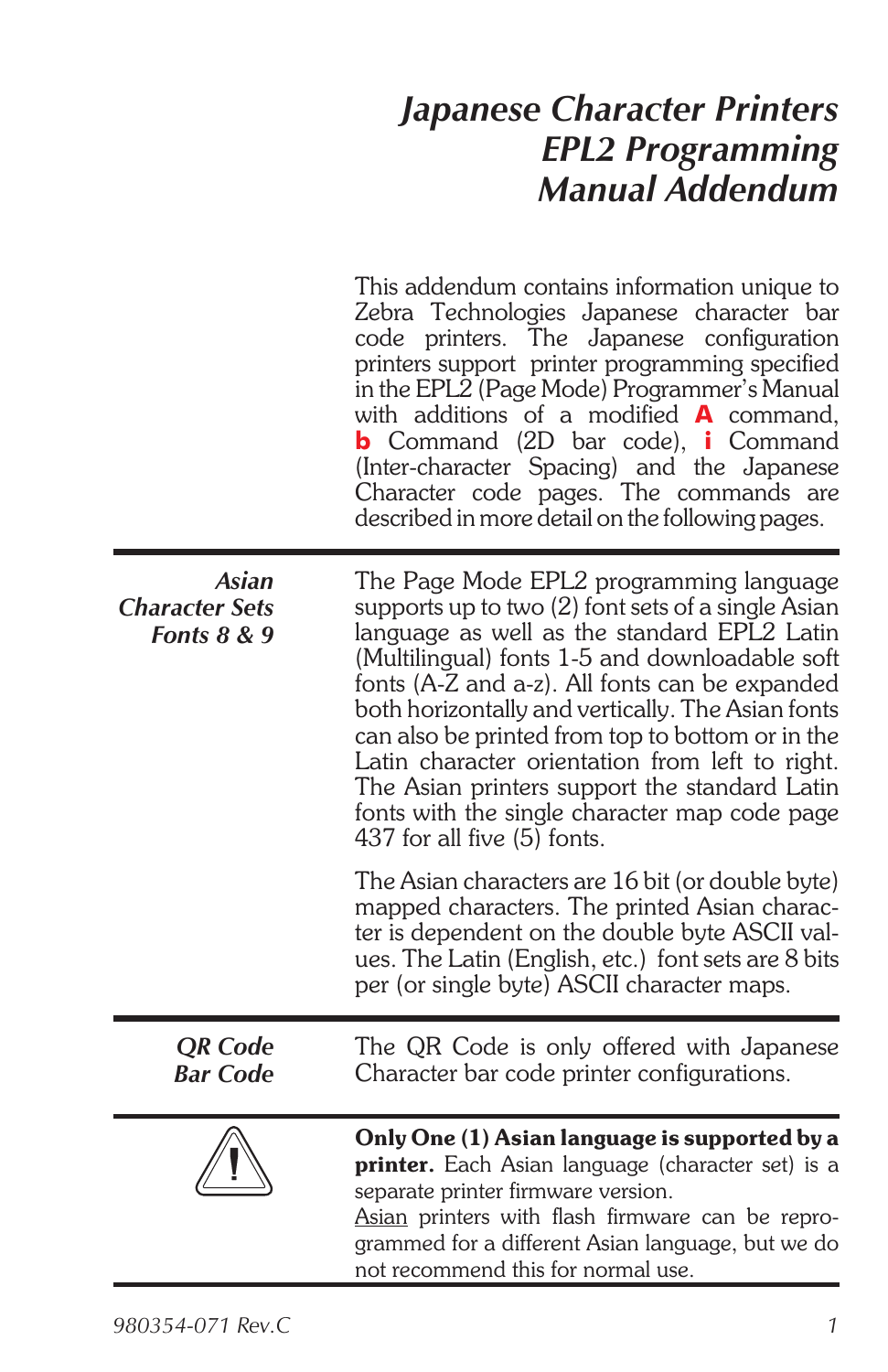*Description* Prints a character string.

### *Syntax* **Ap1,p2,p3,p4,p5,p6,p7**,**"DATA"**

*Parameters*  $p_1$  = Horizontal start position (X) in dots.

 $p_2$  = Vertical start position (Y) in dots.

**p<sub>3</sub>** = Rotation (Orientation)

| Value                | <b>Description</b>         |  |  |  |  |  |  |
|----------------------|----------------------------|--|--|--|--|--|--|
|                      | No rotation, Left to Right |  |  |  |  |  |  |
| 1                    | 90 degrees, Left to Right  |  |  |  |  |  |  |
| 2                    | 180 degrees, Left to Right |  |  |  |  |  |  |
| 3                    | 270 degrees, Left to Right |  |  |  |  |  |  |
| $4*$                 | 270 degrees, Top to bottom |  |  |  |  |  |  |
| $5*$                 | No rotation Top to bottom  |  |  |  |  |  |  |
| $6*$                 | 90 degrees, Top to bottom  |  |  |  |  |  |  |
| $7*$                 | 180 degree, Top to bottom  |  |  |  |  |  |  |
| * - Fonts 8 & 9 only |                            |  |  |  |  |  |  |

#### **p4** = Font selection

|       | Description                                        |                                                          |  |  |  |  |  |  |
|-------|----------------------------------------------------|----------------------------------------------------------|--|--|--|--|--|--|
| Value | 203 dpi                                            | 300 dpi                                                  |  |  |  |  |  |  |
| 1     | 20.3 cpi, 6 pts,<br>$(8 \times 12$ dots)           | 25 cpi, 4 pts,<br>$(12 \times 20 \text{ dots})$          |  |  |  |  |  |  |
| 2     | 16.9 cpi, 7 pts,<br>$(10 \times 16$ dots)          | 18.75 cpi, 6 pts,<br>$(16 \times 28$ dots)               |  |  |  |  |  |  |
| 3     | 14.5 cpi, 10 pts,<br>$(12 \times 20$ dots)         | $15$ cpi, $8$ pts,<br>$(20 \times 36 \text{ dots})$      |  |  |  |  |  |  |
| 4     | 12.7 cpi, 12 pts,<br>$(14 \times 24 \text{ dots})$ | $12.5$ cpi, $10$ pts,<br>$(24 \times 44 \text{ dots})$   |  |  |  |  |  |  |
| 5     | 5.6 cpi, 24 pts,<br>$(32 \times 48 \text{ dots})$  | $6.25$ cpi, $21$ pts,<br>(48 x 80 dots)                  |  |  |  |  |  |  |
| 8     | $24 \times 24$ dots                                | Double-byte - 36 x 36 dots<br>Single-byte - 24 x 36 dots |  |  |  |  |  |  |
| 9     | $16 \times 16$ dots                                | Double-byte - 24 x 24 dots<br>Single-byte - 16 x 24 dots |  |  |  |  |  |  |
| A - Z | Reserved for Soft Fonts                            |                                                          |  |  |  |  |  |  |

Note 1: *Fonts 1-5 are the standard EPL2 expandable fixed pitch (size) dot fonts.*

Note 2: The Asian character sets use the **(i)** command to set the inter-character space between printed characters of an **(A)** command text data string.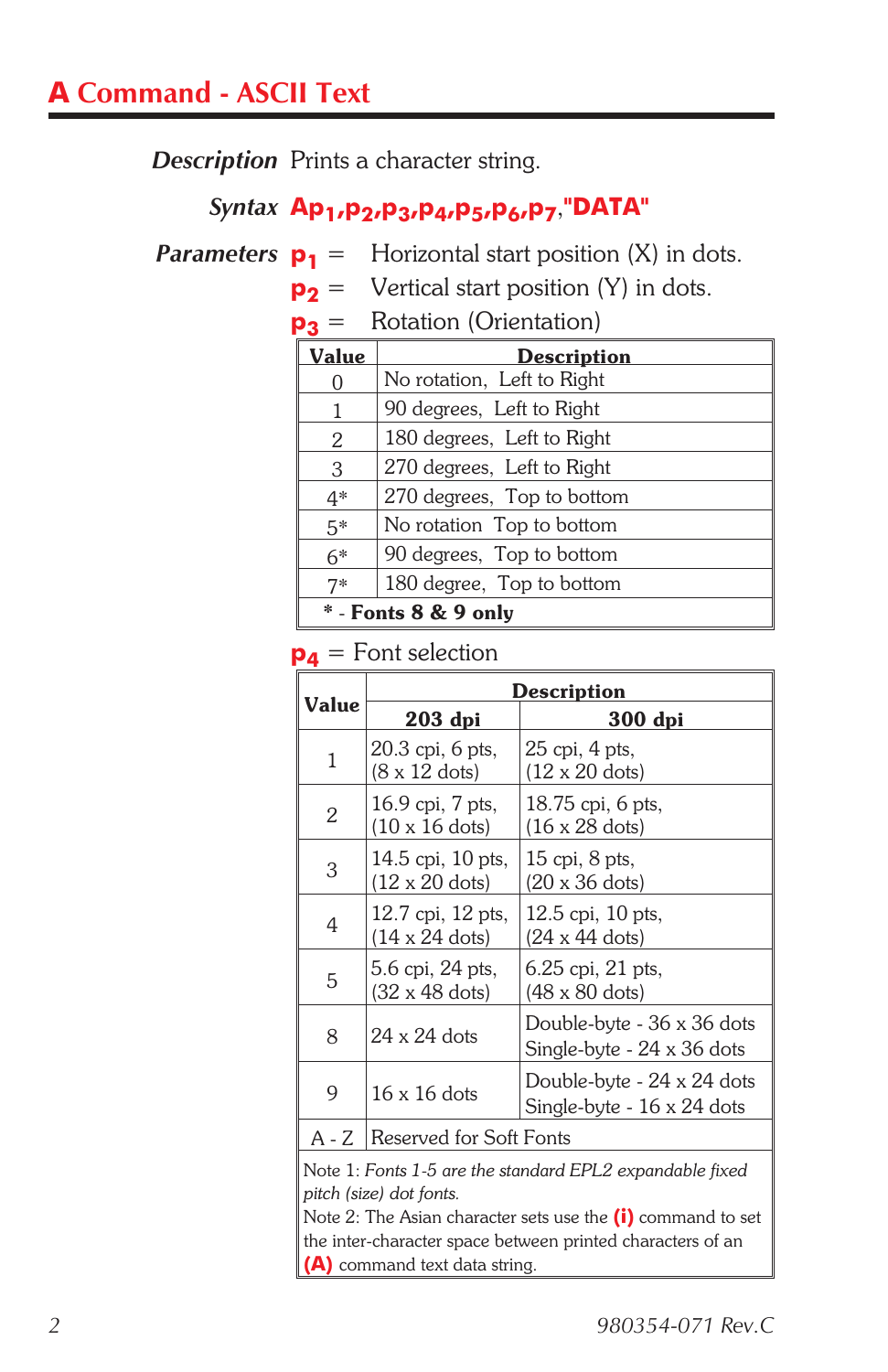# **A Command - ASCII Text**



*Note: As shown in the example above, font 5 (example 5) only support the upper case characters.*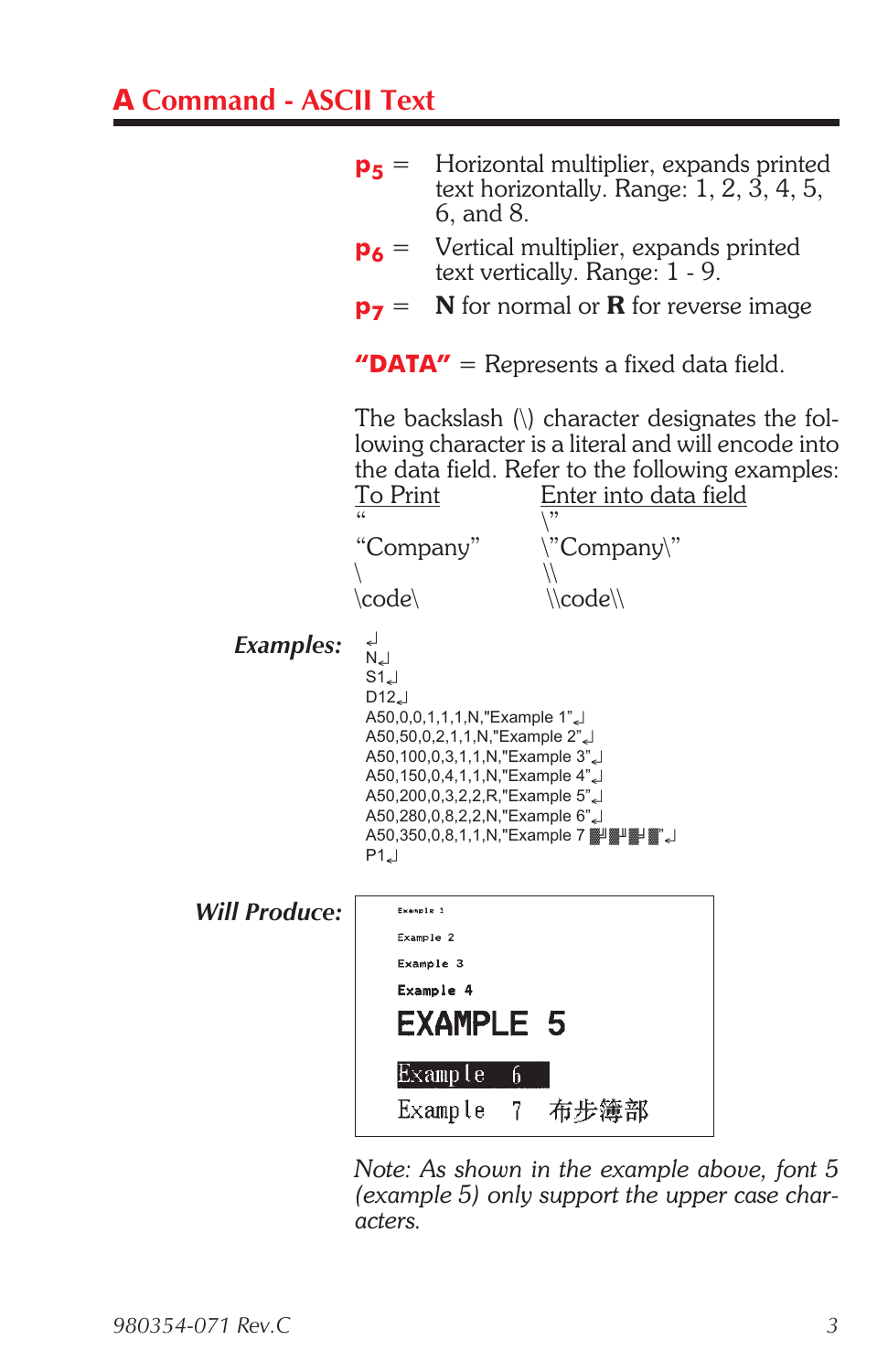The data field can be replaced by or combined with the following commands/functions:

- **Vnn** = Prints the contents of variable "**nn**" at this position where **nn** is a 2 digit number from 00 to 99.
- **Cn** = Prints the contents of counter "n" at this position where n is a one digit number from 0 to 9.
- **TT** = Prints the current time at this position in the predefined format. See the **(TT)** command for format selection and is only available if the printer has the RTC (Time & Date) option installed.
- **TD** = Prints the current date at this position in the predefined format. See the **(TD)** command for format selection and is only available if the printer has the RTC (Time & Date) option installed.
- *Examples:* A50,0,0,1,1,1,N,"DATA". : Prints quoted string A50,50,0,2,1,1,N,V01 : Insert variable and print  $A50,100,0,3,1,1,N, C1 \rightarrow$  : Insert counter and print A50,150,0,4,1,1,N,TT : Insert current time and print : Insert current date and print

*or a combination of several options:*

A50,300,0,3,2,2,R,"Deluxe"V01C2"Combo"TDV01TT

- : Writes the text "Deluxe" followed by the contents of variable 01
- : followed by the contents of counter 2 followed by the text "Combo"
- : followed by the current date followed by the contents of variable 01

: followed by the current time.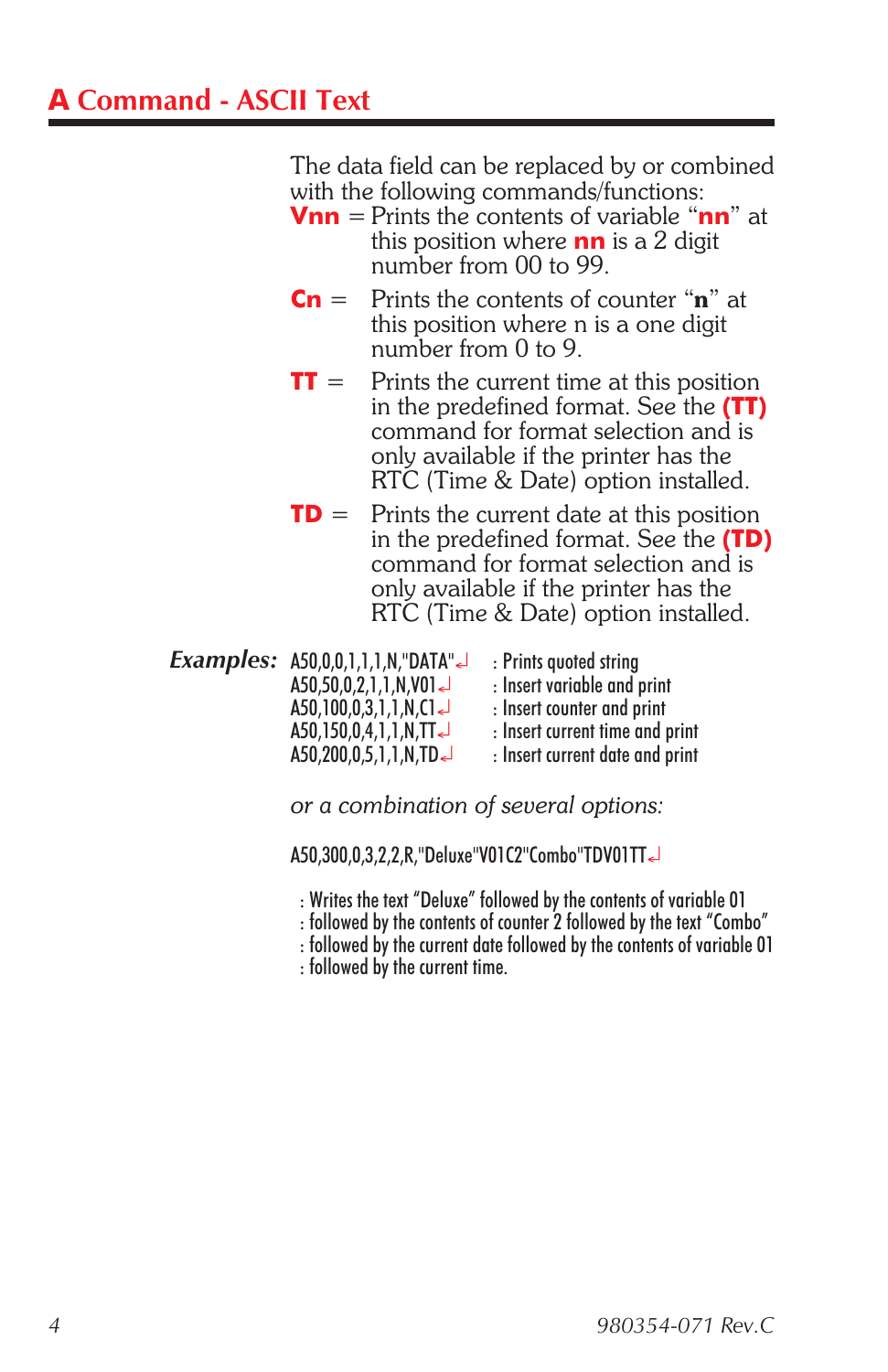# **A Command - ASCII Text**

*Special* The JIS keyboard technique utilizes double byte *JIS Code Page* data characters. Each byte of the of the double *Programming* byte character can be represented by one of the *Considerations* lower 128 ASCII data characters (20 through 7F hexadecimal).

> The printer uses a Shift-& to recognize a JIS character text data string. Once the JIS text mode has been set with the Shift-&, then the JIS text mode remains in effect until the text data string is terminated.

**Shift** = 1C hexadecimal or 28 decimal

 $\&$  (Ampersand) = 26 hexadecimal or 38 decimal

If any text data string contains the ASCII character values for the quote (") character, then it must be proceeded by a backslash.

 $"$  (quote) = 22 hexadecimal or 34 decimal

 $\langle$  (backslash) = C5 hexadecimal or 92 decimal

*Tip:* Enter the "Shift" character with the number pad on the standard 101 key PC keyboard. With the Number Lock on, type 028 on the number pad while holding the ALT key down. This is a standard method of entering ASCII characters not directly supported by a keyboard.

Note: When using the JIS, if the last character in a string of characters is a backslash  $\langle \cdot \rangle$ , then the Shift character followed by any character is required to exit the JIS character mode.

*Example:* A50,0,0,8,1,1,N,"Example JIS  $\langle$  Shift $>$ &5\ $\langle$ Shift $>$ ." : < Shift> represents the ASCII value : 28 decimal. : <Shift>& enters JIS text mode. : <Shift>. exits JIS text mode : (returns to Shift JIS text mode).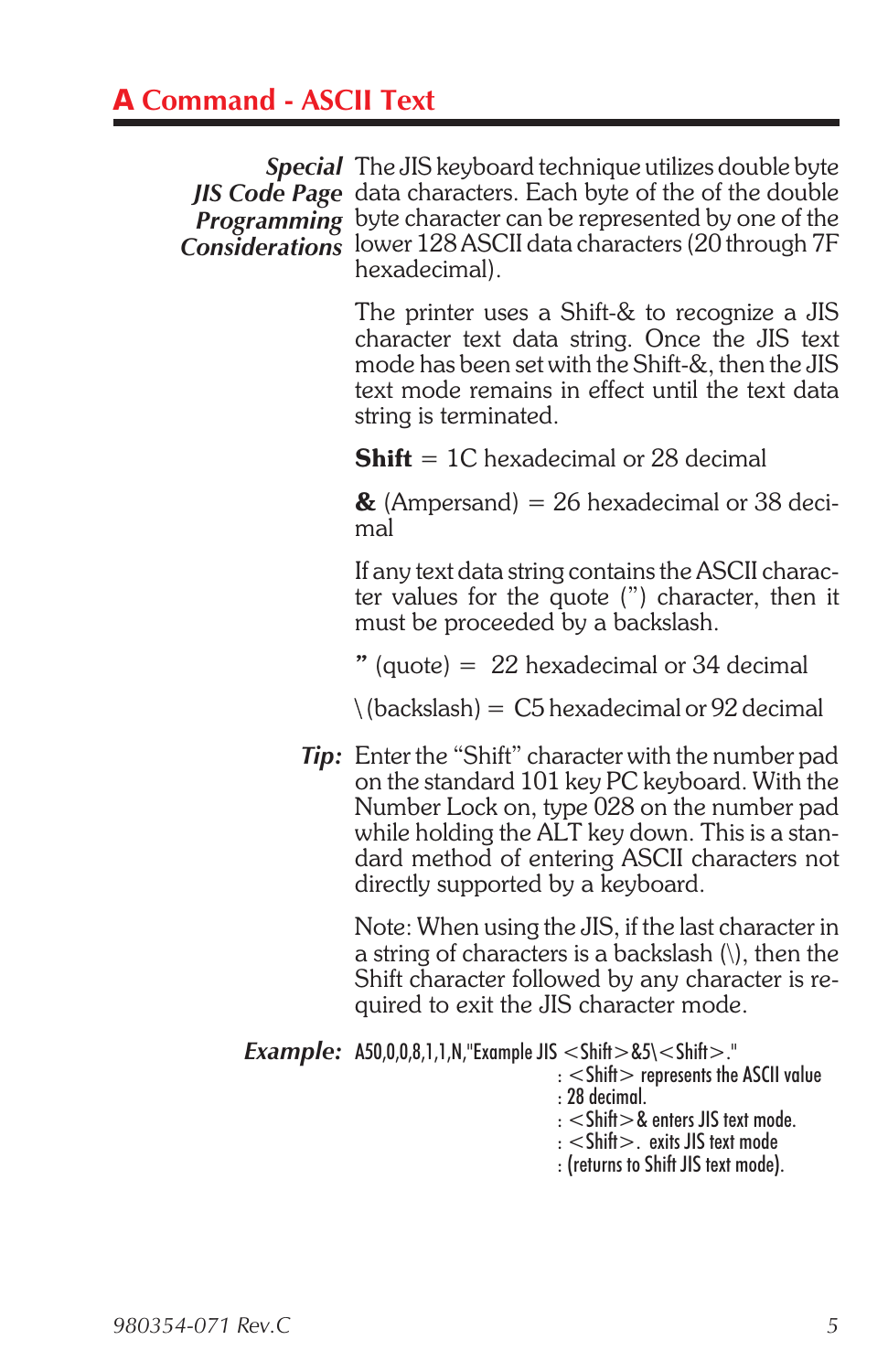# **A Command - ASCII Text**

The Latin font (1-5) characters are dot mapped differently than the Asian font (8 & 9) characters. The Asian character does not have a builtin inter-character gap. The Latin characters include a single dot boarder around each charac-



#### **Fonts 1 (8 x 12 dots) Font 8 (24 x 24 dots)**

With the **(A)** command's horizontal multiplier (p*5*) set to 2, the inter-character spacing will look like the following example.



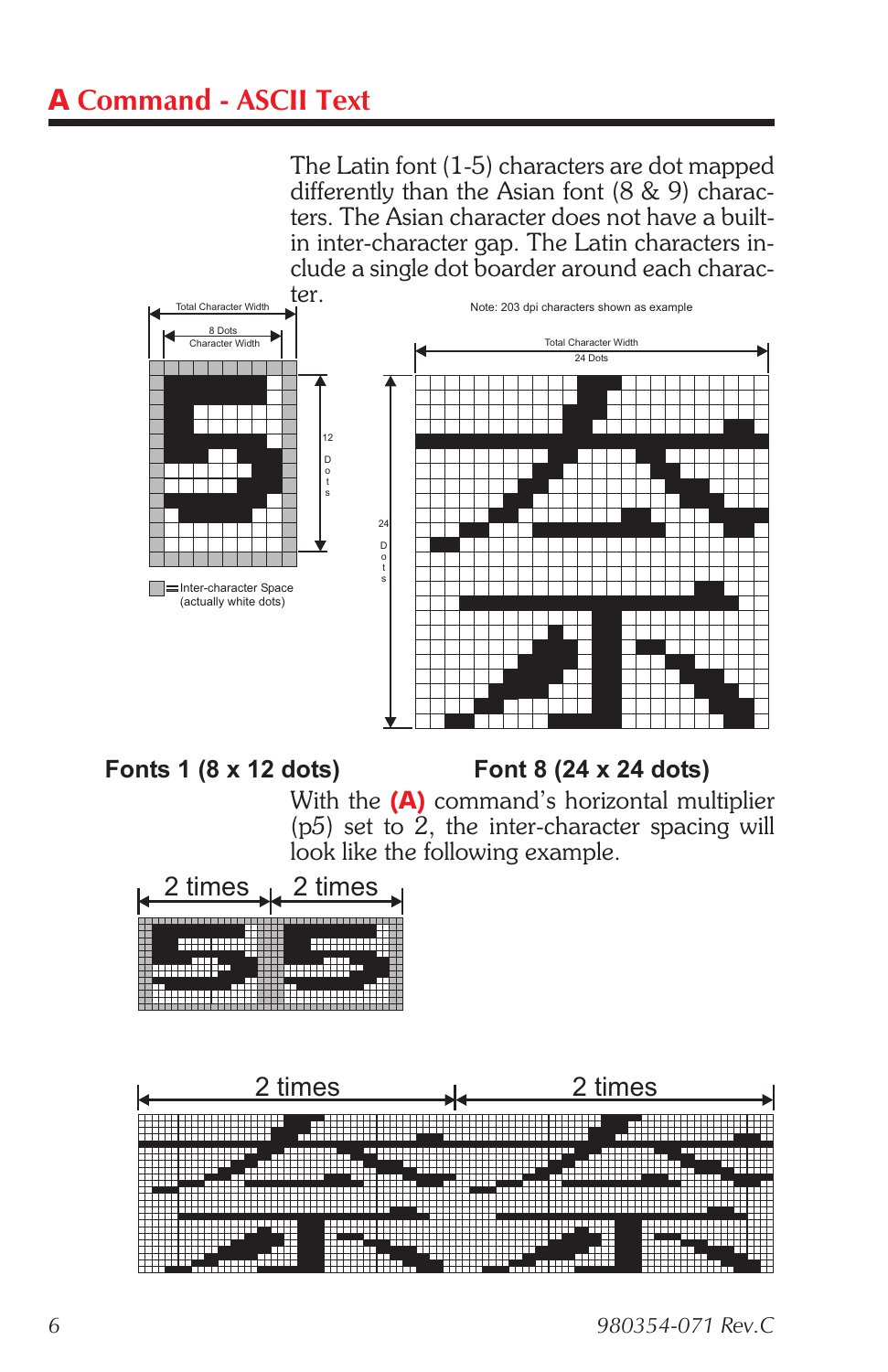The Asian fonts can print character strings oriented from top to bottom (p*3* values 4-7), as well as the standard English word orientation from left to right (p3 values 0-3). The characters will print in the sequence that they are entered into the **(A)** command's data field.



The printer automatically recognizes single byte characters and double byte characters in the Shift-JIS codepage. The single byte font characters are mapped to hexadecimal address range 00 to 7F hex (0-127 decimal) for 203 dpi printers and 00 to FF hex (0-255 decimal) for 300 dpi printers.

The double byte font characters are mapped to hexadecimal address ranges (see below).

| Codepage         |           | From      |          | To        |           |  |  |
|------------------|-----------|-----------|----------|-----------|-----------|--|--|
| <b>Reference</b> | Range     | 1st byte  | 2nd Byte | 1st byte  | 2nd Byte  |  |  |
| <b>JIS</b>       | 2120-7424 | 33 (21h)  | 32(20h)  | 116 (74h) | 36 (24h)  |  |  |
| Shift-JIS        | 8140-9FFC | 129(81h)  | 64 (40h) | 159 (9Fh) | 252 (FCh) |  |  |
|                  | E040-EAA4 | 224 (E0h) | 64 (40h) | 234 (EAh) | 164 (A4h) |  |  |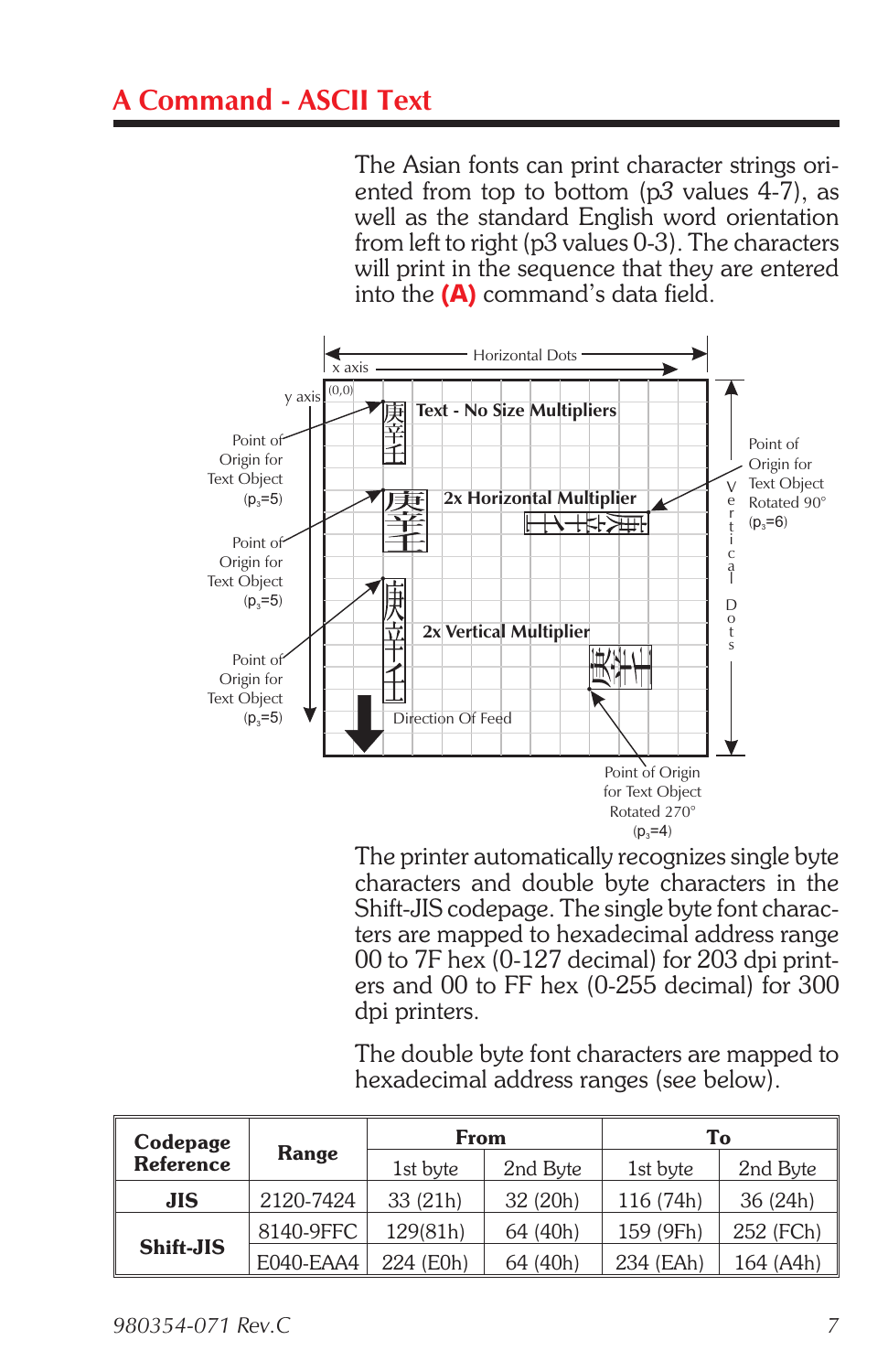# **i Command – Asian Character Spacing**

*Description* Places an adjustable inter-character space between Asian font characters, fonts 8 and 9, only. The inter-character spacing gets multiplied with the text string by the selected font's horizontal and vertical multiplier values.

> *Note: At the time of print, the printers are not capable of using the* **i** command within forms.

### *Syntax* **ip<sub>1</sub>**

*Parameters*  $p_1$  = Space in dots between Asian characters. Range: 0-9 (dots) Default: 0 (dots or no space)

> (i) Command Parameter Set to Default (0 dots)



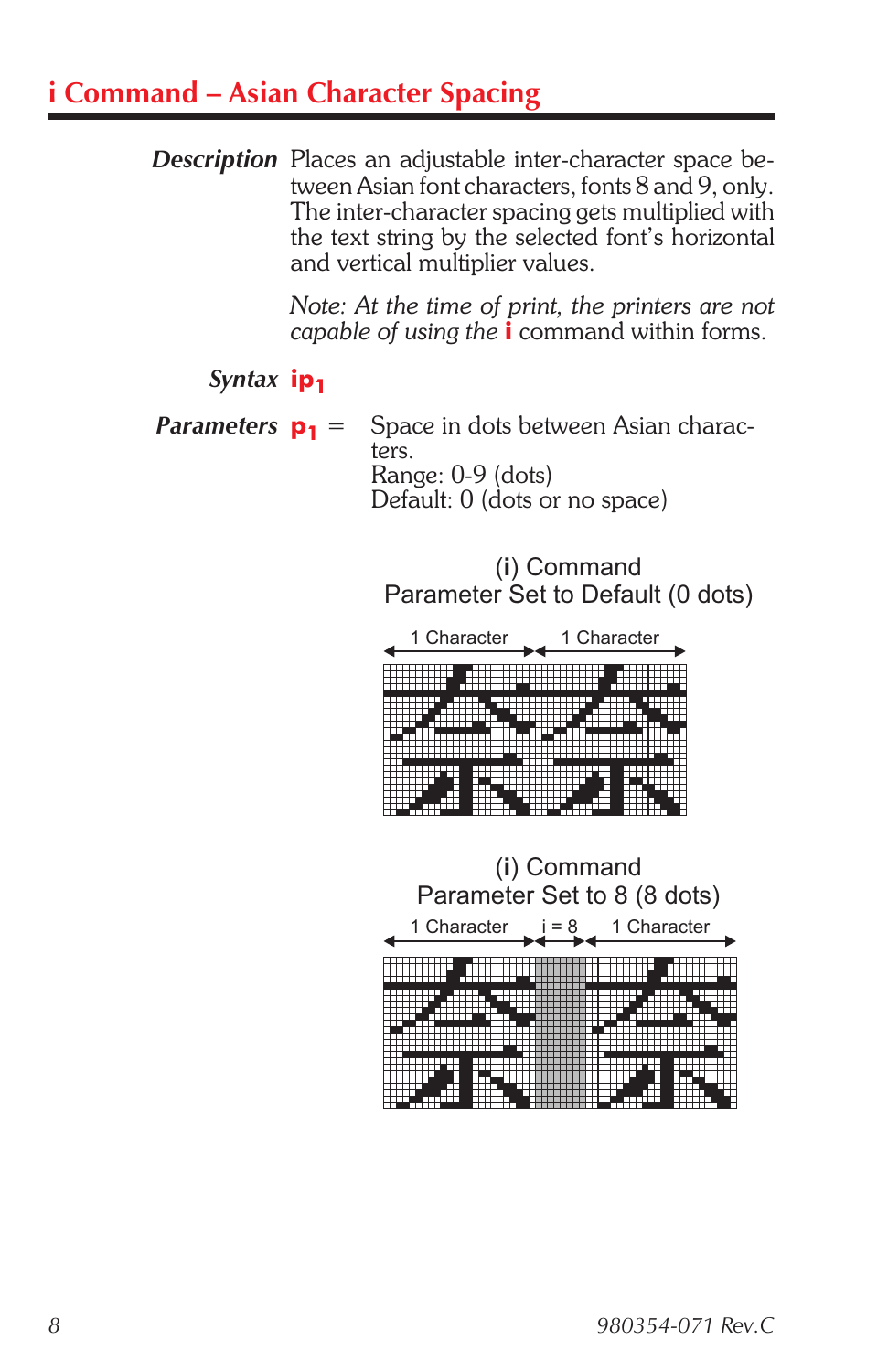# **b Command - 2D Bar Code - QR Code Specific Options**

**Description** Use this command to generate QR Code bar code symbols with a single command. QR Code is only available in Japanese printer models. See the AIM web site for QR Code specifications at: <http://www.aimi.org/>

### *Syntax* **bp1**,**p2**,**p3**,**[p4-9]**,**"DATA"**

*Parameters*  $p_1$  = Horizontal start position  $(X)$  in dots

- **p<sub>2</sub>** = Vertical start position (Y) in dots
- $p_3 = Q$  Must be "Q" for QR Code

Parameters **p<sub>4</sub>** through **p<sub>8</sub>** are optional and may be omitted. Default values will automatically be inserted when a parameter is omitted. Each parameter value must be proceeded by its associated command prefix character. The parameters **p4** through **p8** can be inserted into the command string in any order prior to the **"DATA"** and following  $p_3$ . Commas between parameters **p**<sub>4</sub> through **p<sub>8</sub>** are not required.

| $\mathsf{p}_4 =$ | Code Model (prefix m)                       |                                                                                                                          |  |  |  |  |  |  |  |
|------------------|---------------------------------------------|--------------------------------------------------------------------------------------------------------------------------|--|--|--|--|--|--|--|
|                  | Value                                       | <b>Description</b>                                                                                                       |  |  |  |  |  |  |  |
|                  |                                             | Model 1                                                                                                                  |  |  |  |  |  |  |  |
|                  | 2                                           | Model 2 - <b>Default</b>                                                                                                 |  |  |  |  |  |  |  |
| $p_5=$           |                                             | Scale Factor (prefix <b>s</b> )<br>Default: 3<br><b>Range: 1-99</b>                                                      |  |  |  |  |  |  |  |
| P6               |                                             | Error Correction Level (prefix <b>e</b> )                                                                                |  |  |  |  |  |  |  |
|                  | Value                                       | <b>Description</b>                                                                                                       |  |  |  |  |  |  |  |
|                  |                                             | Lower error correction, most data                                                                                        |  |  |  |  |  |  |  |
|                  | M                                           | <b>Default</b>                                                                                                           |  |  |  |  |  |  |  |
|                  | Q                                           | Optimized for error correction over data                                                                                 |  |  |  |  |  |  |  |
|                  | н                                           | Highest error correction, least data                                                                                     |  |  |  |  |  |  |  |
| P7               |                                             | Data Input Mode (prefix <i>i</i> )                                                                                       |  |  |  |  |  |  |  |
|                  | Value                                       | <b>Description</b>                                                                                                       |  |  |  |  |  |  |  |
|                  | Automatic Data Select - <b>Default</b><br>A |                                                                                                                          |  |  |  |  |  |  |  |
|                  | M                                           | Initializes the manual data mode and the<br>data type is set by the first character in<br>the fixed data field ("DATA"). |  |  |  |  |  |  |  |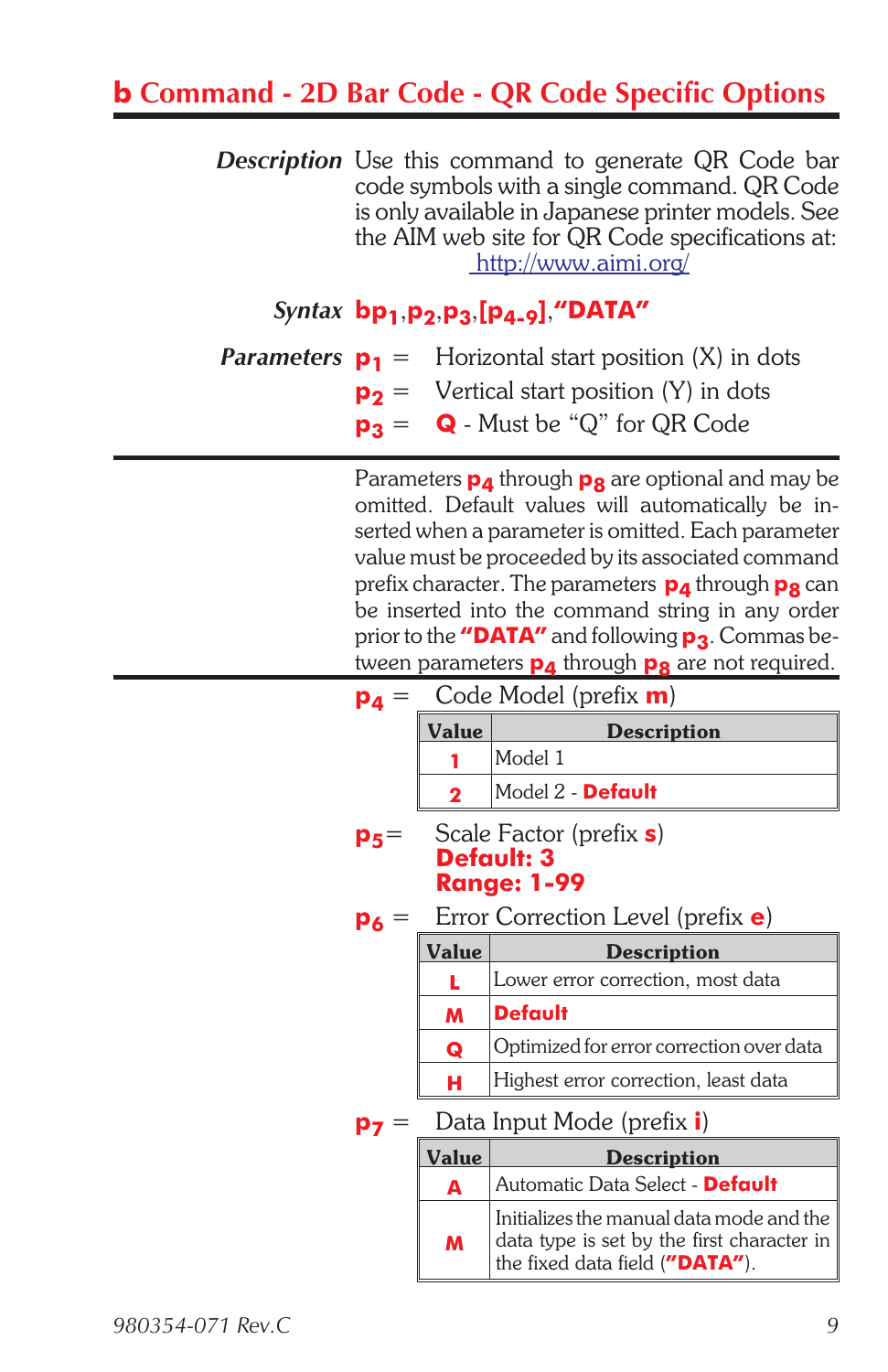# **b Command - 2D Bar Code - QR Code Specific Options**

**p8** = Append Symbol (prefix **D**) The Append Symbol parameter option allows the programmer to join data from 2 to 16 QR code symbols.

| <b>Sub-prefix Values</b> |                        | <b>Description</b>    |
|--------------------------|------------------------|-----------------------|
| c                        |                        | 01-16   Symbol Number |
| d                        |                        | $01-16$ Divisions     |
| p                        | 00-FF   Parity<br>Hex. |                       |

**"DATA"** = Represents a fixed data field.

Data sent to the printer is converted to one of four formats depending upon the value set by parameter **p<sub>7</sub>**, Data Input Mode select. By default, the printer will automatically select the data mode for the entire fixed data string. The printer will check and change the data encoding method to achieve the highest data compression.

If parameter  $p_7$  is set to **IM**, then first character in the **Data** must be one of the following:

#### **N** - Numeric (0-9)

**A** - Alphanumeric ( 0-9, A-Z, a-z and space,  $\frac{1}{2}, \frac{1}{2}, \frac{1}{2}, \frac{1}{2}, \ldots, \frac{1}{2}$ 

**K** - Kanji (Shift JIS character ranges 8140-9FFC and E040-EAA4 Hex)

#### **B** - Binary

The data field has reserved characters that normally can not be used within the data string, they are: **"** and **/**

The backslash (**\**) character designates the following character is a literal and will encode into the data field. Refer to the following examples:

| To Print   | Enter into data field                        |
|------------|----------------------------------------------|
| $\epsilon$ | رو ۱                                         |
| "Company"  | $\Upsilon$ <sup>"</sup> Company $\Upsilon$ " |
|            |                                              |
| \code\     | $\setminus$ code $\setminus$                 |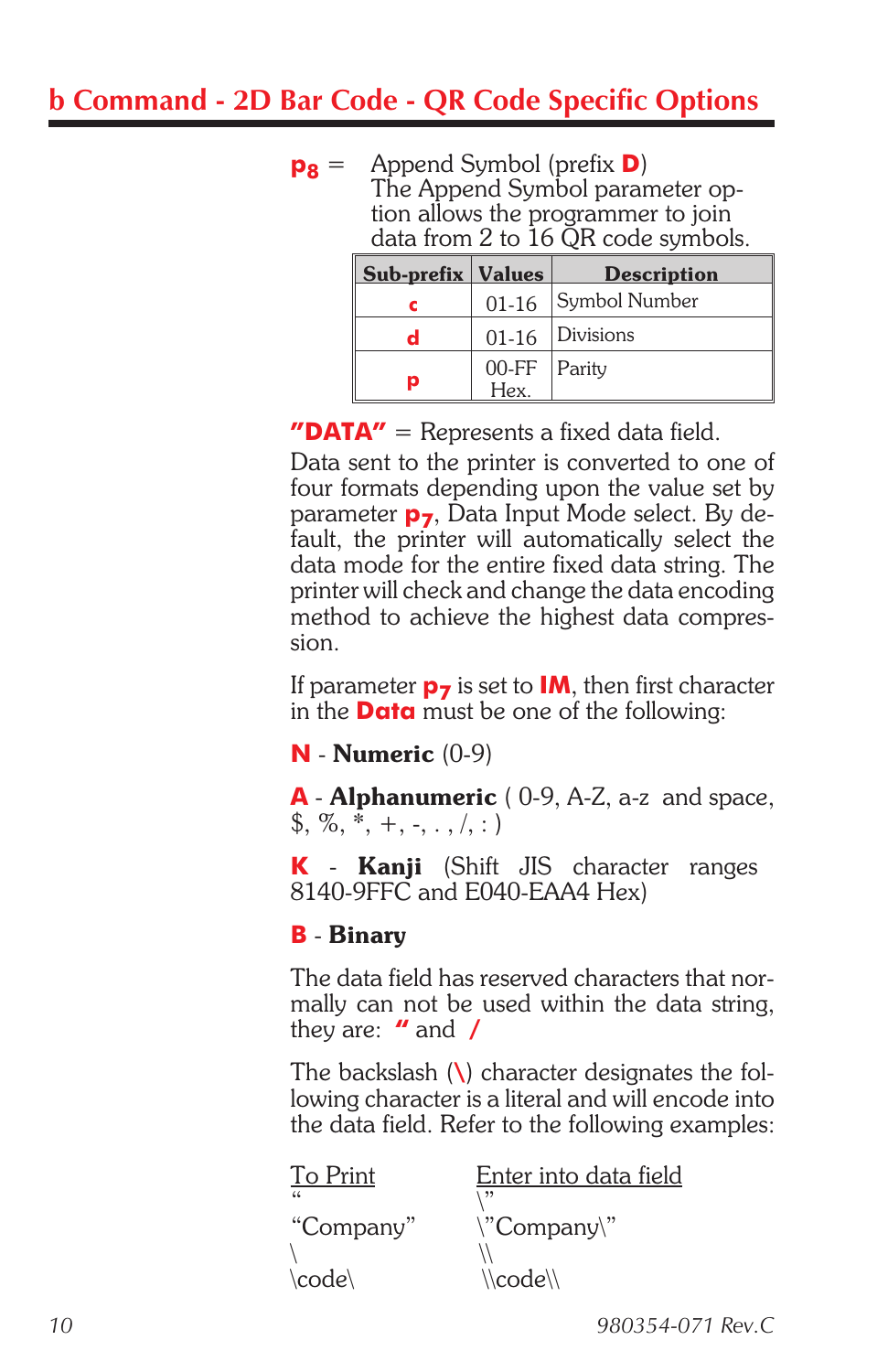| Fonts 1-5 | Fonts 1-5 are single byte, ASCII characters. See<br>the EPL2 programmer's manual for fonts and<br>codepages supported by the printer. |
|-----------|---------------------------------------------------------------------------------------------------------------------------------------|
|           |                                                                                                                                       |
|           |                                                                                                                                       |

*Fonts 8 and 9 Single Byte Character Map* The single byte font characters are mapped to hexadecimal address range 00 to 7F hex (0-127 decimal). Font 8 are ASCII, code page 437, single byte characters. See below for the character map.

| $16 -$                                              |  |  |  |  |  |  |                                        |  |  |
|-----------------------------------------------------|--|--|--|--|--|--|----------------------------------------|--|--|
|                                                     |  |  |  |  |  |  | $32 - 1$ " # $4$ % & ' ( ) * + , - . / |  |  |
|                                                     |  |  |  |  |  |  | $48 - 0$ 1 2 3 4 5 6 7 8 9 : ; < = > ? |  |  |
|                                                     |  |  |  |  |  |  | $64$ - @ A B C D E F G H I J K L M N O |  |  |
| $80$ – P Q R S T U V W X Y Z [ $\smallsetminus$ ] ^ |  |  |  |  |  |  |                                        |  |  |
| 96 – `abc de f ghi j k l m n o                      |  |  |  |  |  |  |                                        |  |  |
| 112 - p q r s t u v w x y z {   }                   |  |  |  |  |  |  |                                        |  |  |

*Fonts 8 and 9 Double Byte Ideographic Characters* The Japanese ideographic font characters are mapped to double byte hexadecimal addresses. See the following pages for the codepage character mappings.

203 dpi printers - JIS 203 dpi printers - Shift JIS 300 dpi printers - JIS 300 dpi printers - Shift JIS